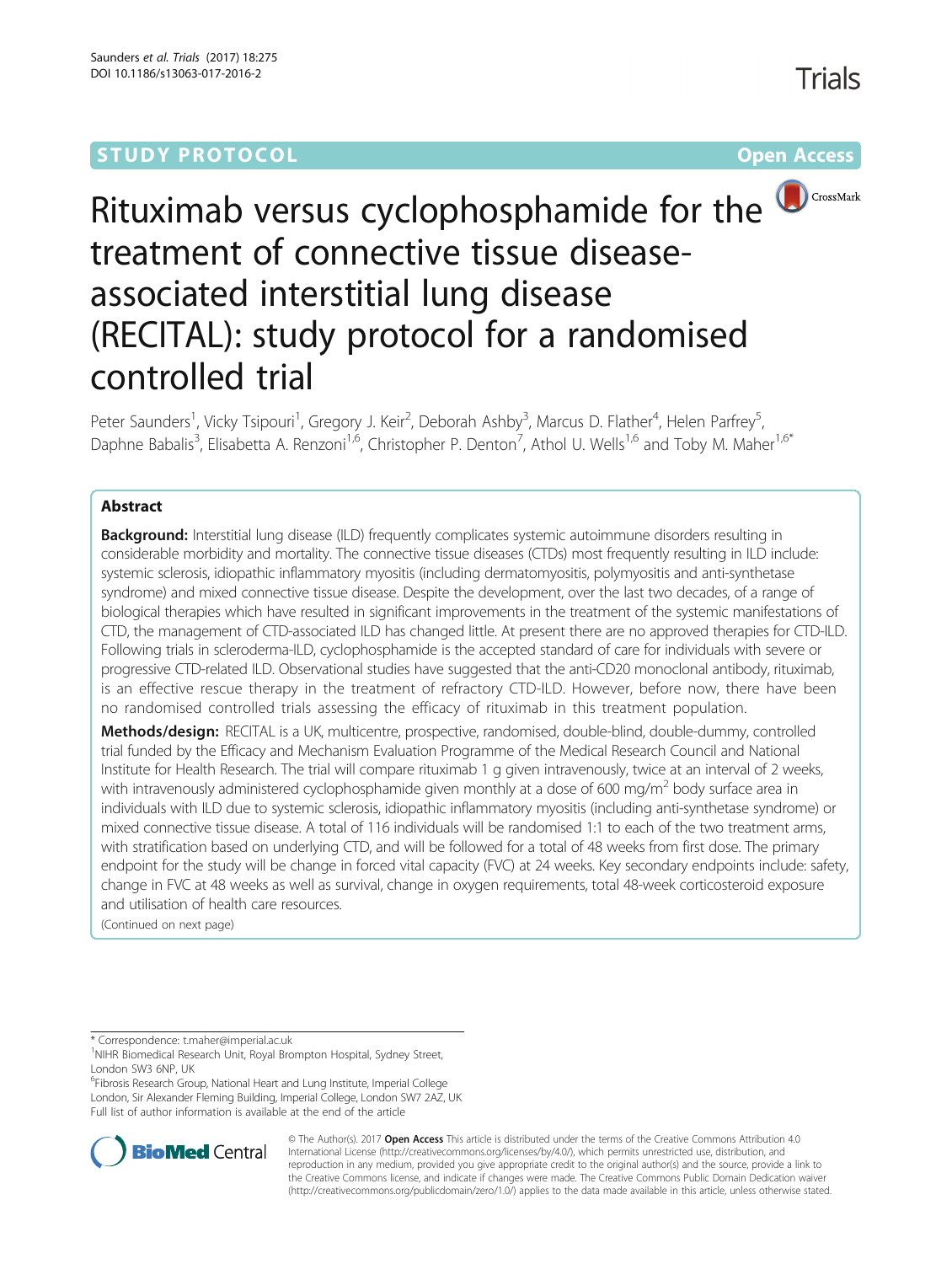#### (Continued from previous page)

Discussion: This is the first randomised control trial to study the efficacy of rituximab as first-line treatment in CTDassociated ILD. The results generated should provide important information on the treatment of a life-threatening complication affecting a rare group of CTDs.

Trial registration: ClinicalTrials.gov, NCT01862926. Registered on 22 May 2013.

Keywords: Myositis, Scleroderma, Mixed connective tissue disease, Pulmonary fibrosis, Respiratory failure, Biomarkers

## Background

Interstitial lung disease (ILD) is characterised by inflammation and/or fibrosis that results in thickening and distortion of the alveolar wall with consequent impairment of gas exchange. Affected individuals typically present with progressive breathlessness which frequently causes respiratory failure and death. There are many described causes of ILD; however, one of the commonest is that resulting from lung involvement by systemic autoimmune diseases [\[1](#page-9-0)]. This group of conditions, the connective tissue diseases (CTDs), is an important cause of disability and death in the working-age population. Over the last decade, improvements in therapy for the CTDs have seen the prognosis for individuals with these conditions dramatically improve. Despite these improvements in care there has been little, if any, change in therapy for ILD occurring as a consequence of CTD, with respiratory disease growing in importance in these patients. For many CTD sufferers, disease-associated ILD is now the major cause of disability and exercise limitation, whilst in systemic sclerosis it is now the principal cause of mortality [\[2\]](#page-10-0).

The pathogenesis of CTD-ILD is complex and poorly understood. It is, however, generally accepted that underlying immune system dysfunction and immune-mediated pulmonary inflammation are critical to CTD-ILD development and progression. Abnormalities of cellular and humoral immune function have been described in ILD associated with systemic sclerosis (SSc) [[3](#page-10-0)–[5](#page-10-0)], idiopathic inflammatory myopathy and several other CTDs. The mechanisms leading on to fibrosis remain poorly understood, as do the factors that determine which individuals with CTD develop ILD. Nonetheless, evidence from treatment trials suggests that the modulation of inflammation with immunosuppressant therapies, particularly cyclophosphamide, results in some regression of ILD and prevents the development of further fibrosis.

Different CTDs manifest varying forms of ILD. Individuals with scleroderma and mixed connective tissue disease (MCTD) most commonly develop the histological lesion of nonspecific interstitial pneumonia (NSIP). Those with idiopathic inflammatory myositis typically have combined organising pneumonia and nonspecific interstitial pneumonia (NSIP). By contrast, individuals with rheumatoid disease frequently have fibrosis with the histological pattern of usual interstitial pneumonia (UIP) and tend to be resistant to therapy with high-dose immunosuppression.

Currently, standard of care for severe, progressive CTD-ILD includes immunosuppression with intravenous cyclophosphamide (600 mg/m<sup>2</sup>) administered monthly for 6 months, followed by maintenance oral immunosuppression [\[6](#page-10-0), [7](#page-10-0)]. Occasionally, this intensive immunosuppressive therapy fails to control pulmonary inflammation and alternative therapies may be required. Rituximab, a chimeric (human/mouse) monoclonal antibody with a high affinity for the CD20 surface antigen expressed on pre-B and B-lymphocytes, results in rapid depletion of B-cells from the peripheral circulation for 6 to 9 months [\[8](#page-10-0), [9\]](#page-10-0). Evidence for the effectiveness of Bcell depletion exists in a number of immune-mediated conditions, including rheumatoid arthritis [[10](#page-10-0)–[12](#page-10-0)], ANCA-associated vasculitis [[13, 14](#page-10-0)] and immune thrombocytopenic purpura [[15\]](#page-10-0). Several case series suggest that rituximab may also be effective in ILD occurring in the context of immunological overactivity, with favourable responses reported in antisynthetase-associated ILD [\[16](#page-10-0)] and scleroderma-ILD [[17, 18](#page-10-0)]. Our own experience has demonstrated rituximab to be an effective, potentially life-saving therapeutic intervention in the treatment of very severe, progressive CTD-ILD unresponsive to conventional immunosuppression [\[19](#page-10-0), [20\]](#page-10-0).

It is hoped that this study will advance the standard of care for those with CTD-ILD. Despite current best treatment, individuals with extensive ILD due to scleroderma have a median survival of less than 5 years and a similar poor prognosis is observed in individuals with inflammatory myositis and MCTDassociated ILD [\[21](#page-10-0)]. If rituximab can be shown to improve 6-month and 1-year lung function in this group then it is to be hoped that this will translate in to improvements in longer-term survival and associated reductions in morbidity. The simplified dosing regimen for rituximab when compared to cyclophosphamide also affords the potential for reducing the burden on patients (and their carers) of frequent hospital attendances. Similarly, although drug costs are higher for rituximab, it is hoped that a full economic costing will demonstrate savings based on reduced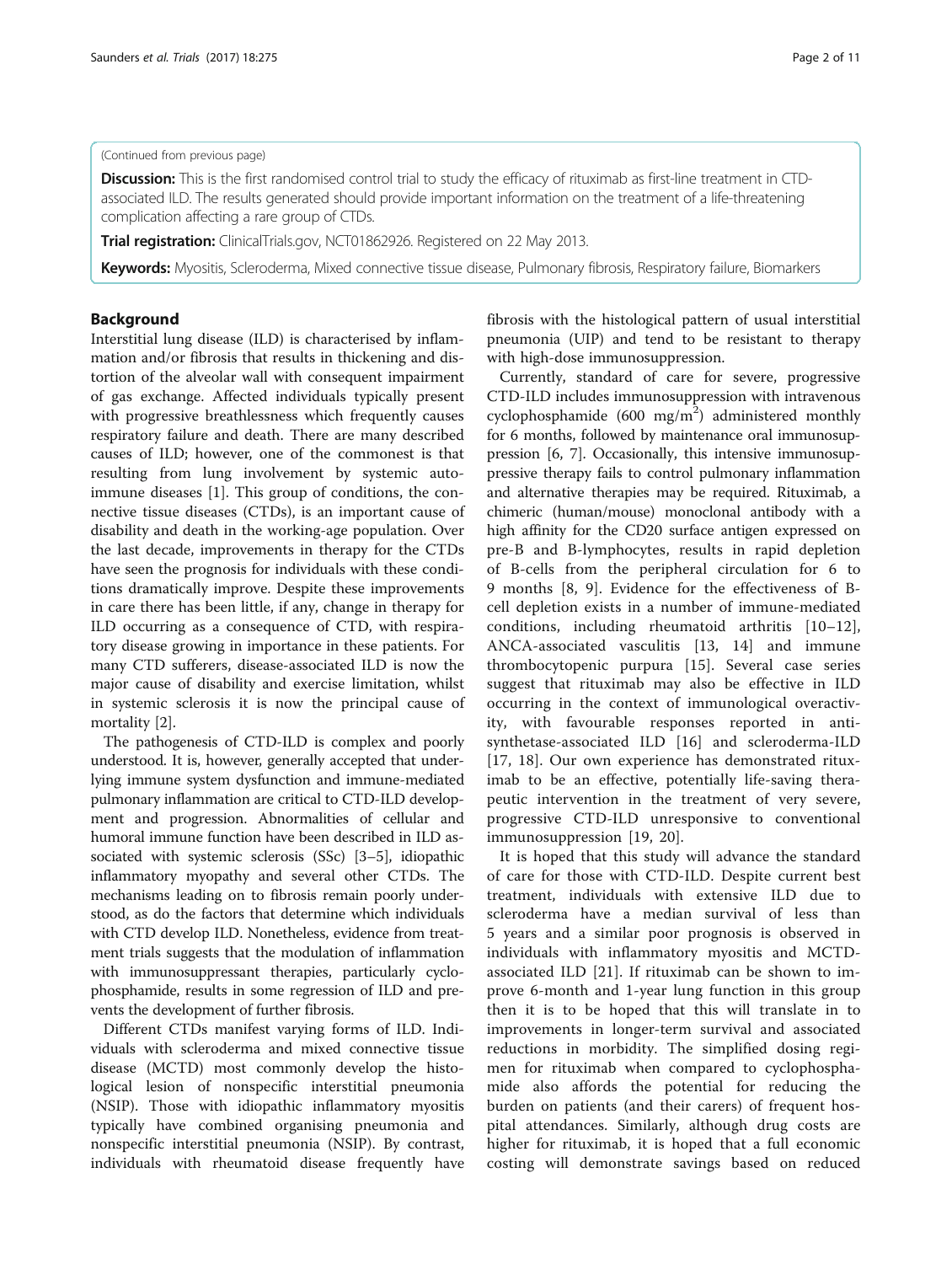utilisation of health care resources and fewer hospital visits. There are currently no available biomarkers for assessing response to therapy or risk of disease progression in CTD-ILD. By closely studying patients in each treatment arm and undertaking exploratory biomarker analysis it is hoped that we might identify potential disease- and therapy-specific biomarkers for future development and use in clinical practice.

Against the potential benefits must be balanced the risks of treatment. As noted, rituximab is a wellestablished therapy for a range of indications and, as such, its safety profile is well known. Potential risks of therapy include; infusion reactions, infection, arthralgia and hypercholesterolaemia. Very rarely, long-term hypogammaglobulinaemia and neutropaenia have been reported. These side effects can be balanced against those known to occur following cyclophosphamide which include haemorrhagic cystitis, nausea and vomiting and ,in the longer term, an increased incidence of bladder malignancy.

#### Aims and objectives

The overall aims of this study are to:

- 1. Demonstrate that intravenously administered rituximab has superior efficacy to current best treatment (intravenous cyclophosphamide) for CTD-ILD
- 2. Compare the safety profile of rituximab to intravenously administered cyclophosphamide in individuals with CTD-ILD
- 3. Assess the health economic benefits of rituximab compared to current standard of care for CTD-ILD, and
- 4. Evaluate a range of exploratory biomarkers for disease severity, prognosis and treatment response in CTD-ILD

#### Methods/design

The RECITAL study is a UK, multicentre, prospective, randomised, double-blind, double-dummy trial of intravenously administered rituximab compared with intravenously administered cyclophosphamide in patients with severe, progressive CTD-ILD. Patients will be randomised to two groups. Both groups will receive placebo to match the different regimens. The study design is outlined in Table 1 and Fig. [1](#page-3-0). More details are available in the RE-CITAL protocol, version 6.1, dated 15 December 2014.

## Location and setting

RECITAL is sponsored by the Royal Brompton and Harefield NHS Foundation Trust and will recruit subjects from eight to twelve UK centres all with expertise in both ILD and rheumatological disorders.

|  | Table 1 Outline of planned treatment interventions by visit |  |  |
|--|-------------------------------------------------------------|--|--|
|--|-------------------------------------------------------------|--|--|

|         | Rituximab group             | Cyclophosphamide group                           |  |  |  |  |
|---------|-----------------------------|--------------------------------------------------|--|--|--|--|
| Day 0   | IV active rituximab 1000 mg | IV 600 mg mg/m <sup>2</sup> body<br>surface area |  |  |  |  |
| Day 14  | IV active rituximab 1000 mg | Placebo                                          |  |  |  |  |
| Week 4  | Placebo                     | IV 600 mg mg/m <sup>2</sup> body<br>surface area |  |  |  |  |
| Week 8  | Placebo                     | IV 600 mg mg/m <sup>2</sup> body<br>surface area |  |  |  |  |
| Week 12 | Placebo                     | IV 600 mg mg/m <sup>2</sup> body<br>surface area |  |  |  |  |
| Week 16 | Placebo                     | IV 600 mg mg/m <sup>2</sup> body<br>surface area |  |  |  |  |
| Week 20 | Placebo                     | IV 600 mg mg/m <sup>2</sup> body<br>surface area |  |  |  |  |

IV intravenously administered

#### Study population and eligibility criteria

A total of 116 subjects will be enrolled. Subjects should fulfil the following criteria:

- A diagnosis of connective tissue disease (CTD), based on internationally accepted criteria, in one of the following categories [\[22](#page-10-0)–[25](#page-10-0)]:
	- Systemic sclerosis
	- Idiopathic interstitial myopathy (including polymyositis/dermatomyositis)
	- Mixed connective tissue disease (MCTD)
- Severe and/or progressive interstitial lung disease (ILD) associated with the underlying CTD
- Chest high-resolution computed tomography (HRCT) performed within 12 months of randomisation
- Intention of the caring physician to treat the ILD with intravenously administered cyclophosphamide (with treatment indications including: deteriorating symptoms attributable to ILD, deteriorating lung function tests, worsening gas exchange or extent of ILD at first presentation) and where there is a reasonable expectation that immunosuppressive treatment will stabilise or improve CTD-ILD. In individuals with scleroderma it is anticipated that patients will fulfil the criteria for extensive disease defined by Goh et al. [\[21\]](#page-10-0)
- Able to provide written informed consent

Subjects should not enter the study if any of the exclusion criteria listed in Additional file [1](#page-9-0) are fulfilled.

#### Interventions

Cyclophosphamide will be administered by intravenous infusion at a dose of  $600 \text{ mg/m}^2$  body surface area (BSA). The dose will be repeated every 4 weeks for a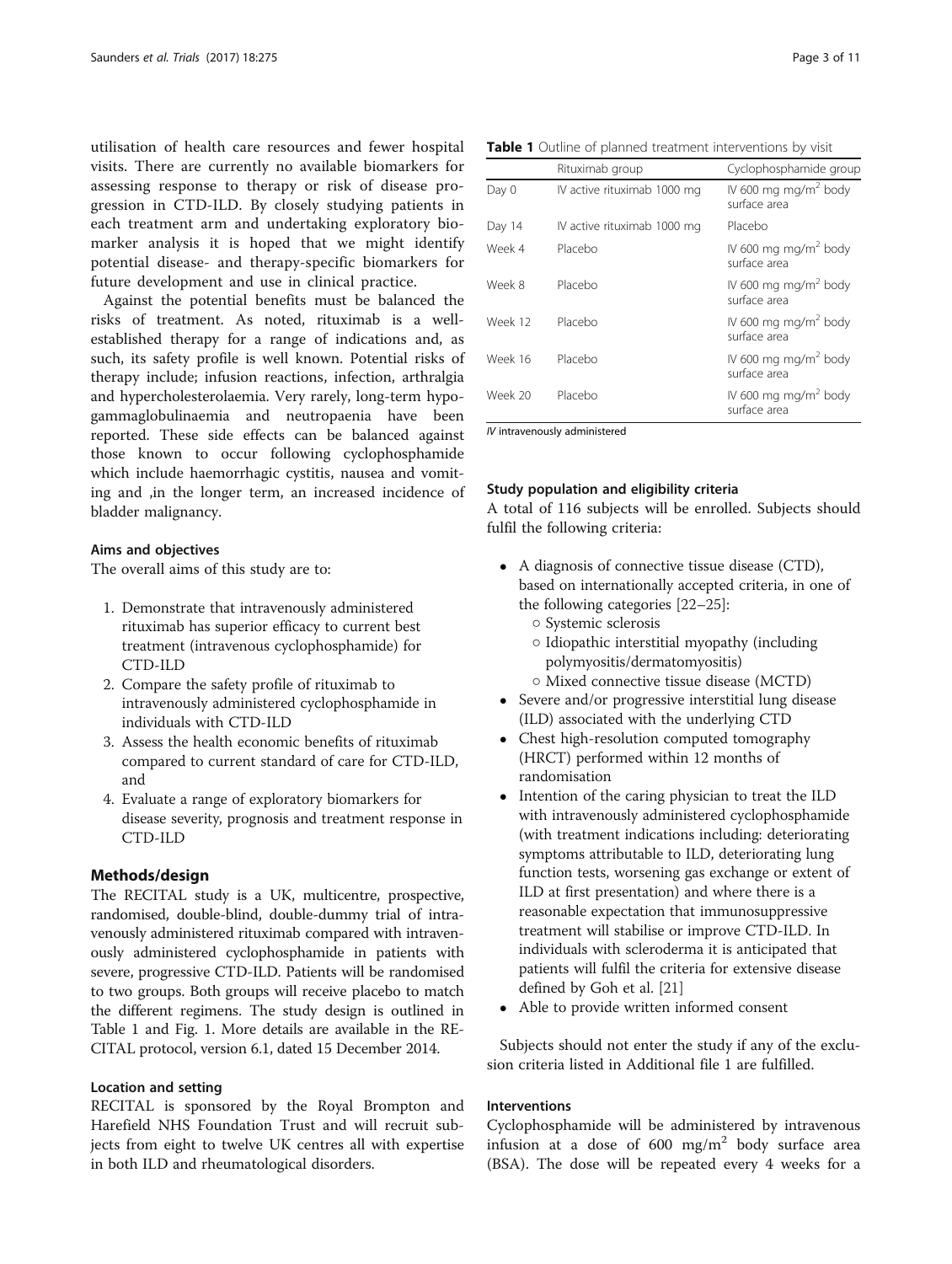<span id="page-3-0"></span>

|                                             | Screeni<br>ng<br>Visit(s) |              | <b>Treatment Visits</b><br><b>Follow Up Visit</b> |                 |                 |                    |                     |                     |                     |                     |                     |
|---------------------------------------------|---------------------------|--------------|---------------------------------------------------|-----------------|-----------------|--------------------|---------------------|---------------------|---------------------|---------------------|---------------------|
| <b>TIME</b>                                 | $1 - 2$                   |              | Visit<br>Day 0                                    | Visit<br>Week 2 | Visit<br>week 4 | Visit<br>Week 5    | Visit<br>Week<br>12 | Visit<br>Week<br>16 | Visit<br>Week<br>20 | Visit<br>Week<br>24 | Visit<br>week<br>48 |
| Consent                                     | $\mathsf X$               | $\mathsf{R}$ |                                                   |                 |                 |                    |                     |                     |                     |                     |                     |
| Study drug                                  |                           |              | $\mathsf{X}$                                      | $\mathsf{X}$    | X               | X                  | X                   | X                   | $\mathsf{X}$        |                     |                     |
| Adverse<br>event<br>checking                |                           | A            | X                                                 | $\mathsf X$     | $\mathsf X$     | $\mathsf X$        | X                   | X                   | $\mathsf X$         | $\mathsf X$         | $\mathsf X$         |
| Physical exam                               | x                         | N            |                                                   |                 |                 |                    |                     |                     |                     |                     |                     |
| <b>Vital signs</b><br>(pulse, BP)           | $\pmb{\times}$            | D            | $\mathsf X$                                       | x               | $\mathsf X$     | $\pmb{\times}$     | $\mathsf X$         | x                   | $\mathsf X$         | $\pmb{\times}$      | $\mathsf X$         |
| <b>Routine bloods tests</b>                 | X                         |              | $\mathsf{X}$                                      | $\mathsf X$     | X               | x                  | X                   | X                   | $\mathsf{X}$        | X                   | $\mathsf{X}$        |
| Spirometry                                  | X                         | o            | X                                                 | x               | $\mathsf X$     | $\pmb{\mathsf{X}}$ | X                   | X                   | $\mathsf X$         | X                   | X                   |
| Blood sample<br>for<br>lymphocyte subsets / |                           | M            | X                                                 |                 |                 |                    | X                   |                     |                     | X                   | X                   |
| ECG                                         | $\mathsf X$               |              | X                                                 |                 |                 |                    | $\mathsf X$         |                     |                     | X                   | X                   |
| Lung function tests                         | x                         | $\sf S$      | X                                                 |                 |                 |                    | X                   |                     |                     | X                   | $\mathsf X$         |
| 6 MWT*                                      | $\mathsf X$               | E            | X                                                 |                 |                 |                    | X                   |                     |                     | X                   | $\mathsf{X}$        |
| <b>Urinalysis</b>                           | X                         |              | X                                                 | $\mathsf{X}$    | X               | $\pmb{\times}$     | X                   | X                   | $\mathsf{X}$        | X                   | X                   |
| <b>Pregnancy test</b>                       | X                         |              |                                                   |                 |                 |                    |                     |                     |                     |                     |                     |
| <b>QoL</b> questionnaires                   |                           |              | X                                                 |                 |                 |                    |                     |                     |                     | X                   | X                   |
| Health<br>economic<br>diary                 |                           |              | $\mathsf X$                                       |                 |                 |                    |                     |                     |                     |                     | $\pmb{\times}$      |
| mRSS (scleroderma)                          |                           |              | X                                                 |                 |                 |                    | X                   |                     |                     | X                   | $\mathsf X$         |
| <b>Hepatitis B and C</b><br>serology        | X                         |              |                                                   |                 |                 |                    |                     |                     |                     |                     |                     |
| Blood<br>sample<br>biomarker(s)             |                           |              | $\mathsf X$                                       |                 |                 |                    | $\mathsf X$         |                     |                     | $\mathsf X$         | X                   |
| Blood<br>sample<br>genetics                 |                           |              | X                                                 |                 |                 |                    |                     |                     |                     |                     |                     |
| Concomitant<br>medication                   | X                         |              | X                                                 | X               | X               | x                  | X                   | x                   | $\mathsf X$         | $\mathsf X$         | x                   |

entional Trials (SPIRIT) figure. *BP* blo walk test, QoL quality of life, mRSS modified Rodnan Skin Score

total of six doses. If clinically required, individual doses may be delayed by up to 10 days. If longer delay is required the planned dose should be omitted and the next scheduled dose given. Body surface area will be calculated with baseline measurements using the Mosteller method with dose modification for any subjects with a Body Mass Index (BMI) >30 Kg/m<sup>2</sup>:

BSA 
$$
(m^2)
$$
 = square root of *(height (cm) x weight (kg)/3600)*

Rituximab will be administered by intravenous infusion at a dose of 1000 mg. The dose will be repeated at 14 days. This second dose may be delayed by up to 10 days. If it is not given within this time it should be omitted.

Placebo infusions will be administered in order to maintain the blind and all patients will receive seven infusions in total.

Both cyclophosphamide and rituximab as well as the placebo will have identical appearances (clear, colourless liquid) and will be drawn up in identical volumes so as to avoid unblinding of the study drug.

#### Non-Investigational Medicinal Product (nIMP) drugs

The following nIMPS will be used in this study and administered to both groups when they receive cyclophosphamide/rituximab/placebo. All nIMPS are open label and generic forms can be used:

1. Mesna will be administered to patients in both groups at day 0 and monthly until week 20. Mesna 200 mg will be given by intravenous infusion in 100 ml 0.9% sodium chloride over 30 min immediately prior to cyclophosphamide/rituximab/ placebo. Additionally, Mesna 400 mg will be administered per os at 2 h and 400 mg at 6 h post cyclophosphamide/rituximab/placebo infusion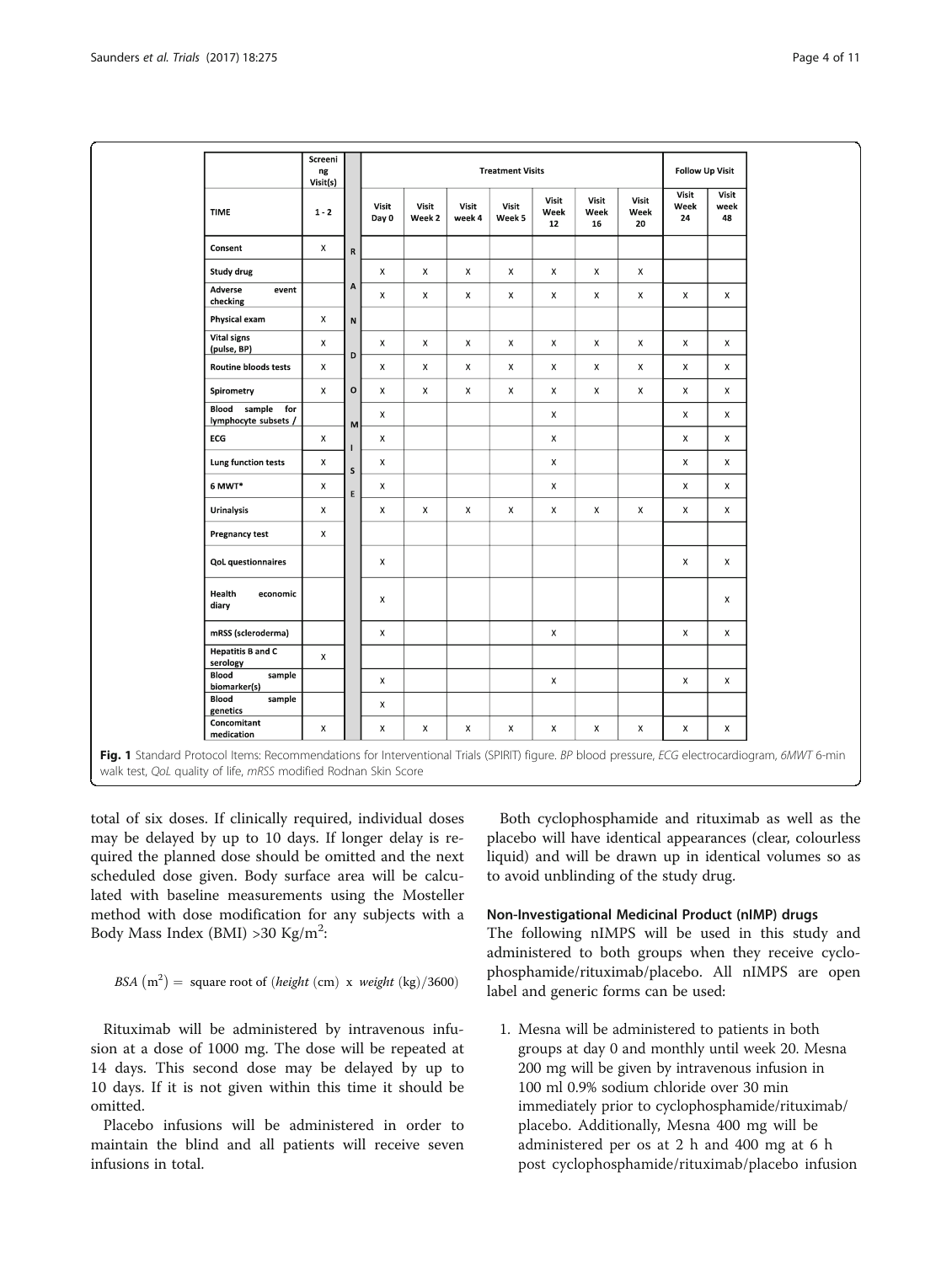- 2. Hydrocortisone 100 mg by intravenous injection to be given 30 min prior to cyclophosphamide/ rituximab/placebo at day 0 and day 14
- 3. Chlorphenamine 10 mg by intravenous injection to be given 30 min prior cyclophosphamide/ rituximab/placebo at day 0 and day 14
- 4. Paracetamol 1 g to be given per os 30 min prior to cyclophosphamide/rituximab/placebo at day 0 and day 14
- 5. Patients will be offered ondansetron an antiemetic as required prior to, and for up to 3 days, following the cyclophosphamide/rituximab/placebo infusions

## Concomitant medication

Corticosteroids are frequently used for patients with CTD and it is anticipated that the majority of subjects will be taking concomitant steroid therapy. The choice of dose will rest with the subject-treating clinician but all changes in corticosteroids will be documented in the electronic Case Report Form (eCRF) to permit calculation of cumulative exposure. As general guidance it is anticipated that:

- Patients with scleroderma, corticosteroids will be maintained at a stable dose of prednisolone ≤10 mg daily
- Individuals with inflammatory myositis will require high-dose orally or intravenously administered corticosteroids at initiation of therapy but that these should be weaned to ≤20 mg prednisolone daily by treatment week 12
- Patients with MCTD should be maintained on a stable dose of  $\leq 20$  mg prednisolone daily following entry into the study

#### Immunosuppressants

- At week 24, following completion of the treatment phase of the study and after measurement of the primary endpoint, patients will be permitted to commence additional immunosuppressant therapy according to the recommendations of their treating physician
- All other disease-specific, nonimmunosuppressant, therapies will be permitted for the duration of the study. Patients may also receive n-acetylcysteine up to 600 mg three times daily (t.d.s.)

## Prohibited concomitant medication

• Pre-existing immunosuppression (including azathioprine, mycophenolate mofetil, methotrexate and cyclosporine), as is standard practice prior to

cyclophosphamide administration, will be stopped at least 14 days prior to randomisation

 $\bullet$  Between weeks 0–24, patients will not be permitted to receive additional immunosuppression (including orally administered agents, intravenously administered immunoglobulins or other monoclonal antibody therapies) other than corticosteroids

#### **Outcomes**

## Primary outcome measure

 Absolute rate of change in forced vital capacity (FVC) at week 24

## Secondary outcome measures

- Change from baseline in diffusing capacity for carbon monoxide (DLco) at 24 weeks
- Change from baseline in health-related quality of life scores (St. George's Respiratory Questionnaire (SGRQ), Short form (36) Health Questionnaire (SF-36), King's Brief Interstitial Lung Disease (K-BILD))
- Change from baseline in global disease activity score
- Change in 6-min walk test distance over 48 weeks
- Change in FVC and DLco at 48 weeks
- Further analyses on FVC
	- Absolute categorical change of %FVC at 24 and 48 weeks (decrease by >5%, increase by >5% and change within <5%)
	- Absolute categorical change of %FVC at 24 and 48 weeks (decrease by >10%, increase by >10% and change within <10%)
	- 48-week rate of change in FVC
- Disease-related mortality (adjudicated by steering committee at close of study)
- Overall survival
- Progression-free survival (composite endpoint of mortality, transplant, treatment failure or decline in FVC >10% compared to baseline)
- Treatment failure (as determined by need for transplant or rescue therapy with either open-label cyclophosphamide or rituximab at any point until 48 weeks)
- Total corticosteroid requirement over 48 weeks
- Change from baseline in capillary oxygen saturation  $(SpO<sub>2</sub>)$  at 24 and 48 weeks
- Health care utilisation during study period (visits to primary care, unscheduled hospital visits, emergency admissions)
- Scleroderma-specific endpoints (change in Scleroderma Health Assessment Questionnaire (Scleroderma HAQ), modified Rodnan Skin Score (mRSS)).
- Safety and tolerability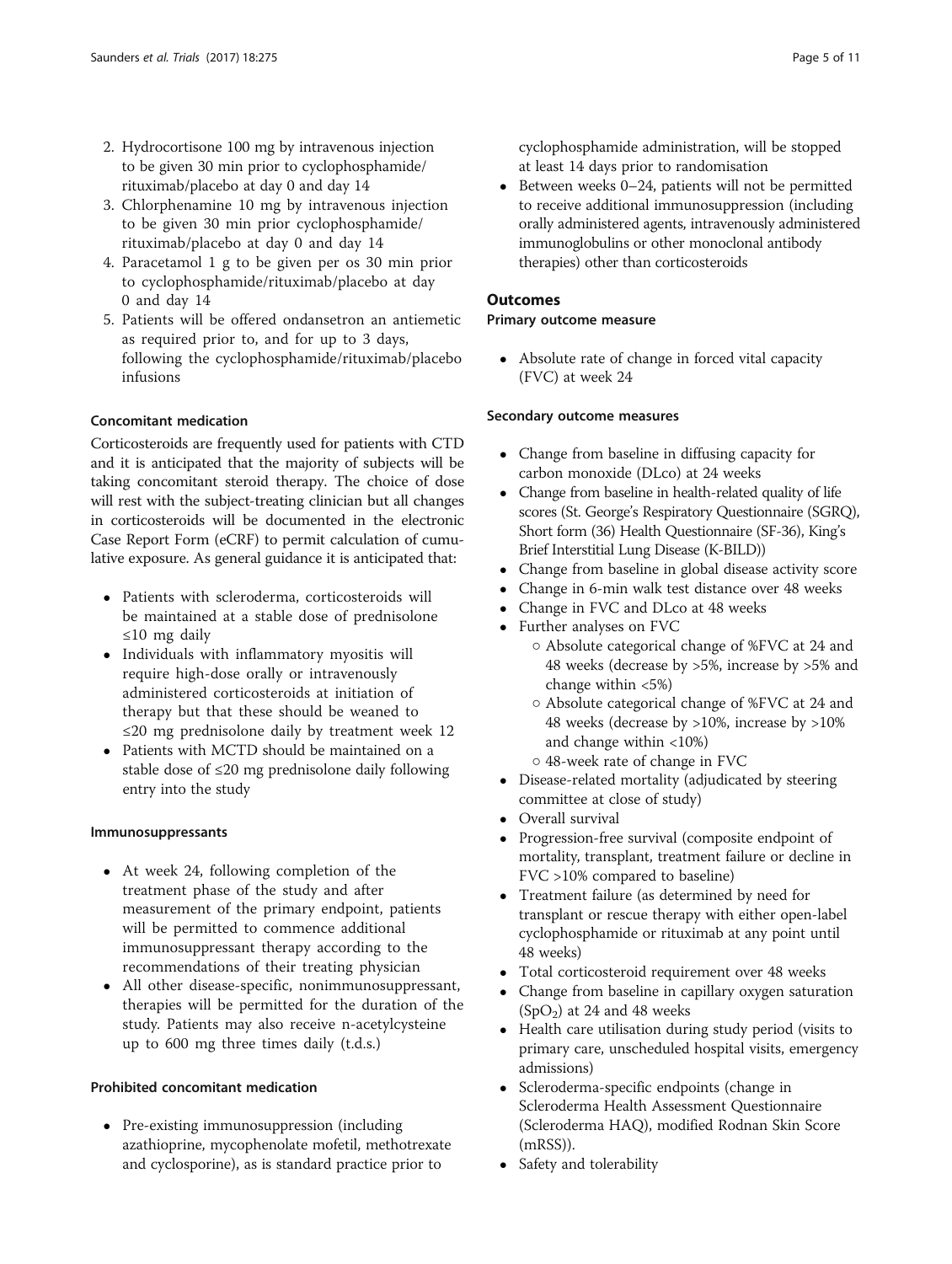## Exploratory outcome measures

- Change in lymphocyte subsets relative to outcome in the rituximab group
- Change in plasma cytokine levels following therapy and in relationship to markers of disease activity (FVC, DLco, quality of life, global disease activity scores)
- Change in candidate serum biomarkers of fibrosis (to include KL-6, MMP-1, MMP-7, Sp-A and Sp-D) following therapy
- Outcome in relation to underlying CTD

## Participant timeline

The Standard Protocol Items: Recommendations for Interventional Trials (SPIRIT) schedule of events for the enrolment, interventions and assessments for participants is shown in Figs. [1](#page-3-0) and 2. An indexed SPIRIT Checklist can be found in Additional file [2](#page-9-0).

## Assignment of interventions

Randomisation allocation will be released using an Interactive Web-based Randomisation System (IWRS: In-Form). Patients will be randomised (in a 1:1 double-blind fashion) to receive rituximab or cyclophosphamide. To



ensure an equal representation of CTD subtypes in each treatment arm, randomisation will be stratified based upon underlying CTD diagnosis (according to the three diagnostic categories listed in the inclusion criteria of the study protocol). Access to the IWRS at each participating centre will be restricted to authorised study staff.

## Sample size estimate

Previous studies of intravenously administered cyclophosphamide in SSc demonstrated a 1% decline in FVC at 12 months, with a coefficient of variation of 7.8% [\[6](#page-10-0), [7](#page-10-0)]. Our observational data and a previous nonrandomised study of rituximab (used as rescue therapy in those failing treatment with cyclophosphamide) suggest improvements in FVC at 6–12 months of between 9.5 and 20% compared to baseline [\[19](#page-10-0)]. Using 1:1 randomisation, a sample size of 52 patients in each group will have a 90% power to detect a 5% difference (approximately 140 ml) between groups at 24 weeks in the change in FVC (as measured in millilitres) with a significance level (alpha) of 0.05 (two-tailed). Anticipating a dropout rate of 10% our target recruitment is, therefore, 58 patients in each arm of the study. On the basis of data derived in other ILD studies, a 5% change in FVC is associated with change in long-term prognosis and can, therefore, be considered a clinically meaningful difference between the two groups [[26\]](#page-10-0). Given the number of individuals treated with cyclophosphamide at our unit and in units that will be participating in the study, this number is feasible to deliver within the planned trial timelines.

#### Data collection and management

The primary efficacy measurement will be change in FVC. Centres will be asked to undertake clinical trial spirometry on a single, specified spirometer within their clinical physiology department or clinical trials unit. Spirometry will be undertaken by a named individual or individuals who have had training to the standard recommended by the Association for Respiratory Technology and Physiology (ARTP). Usage of spirometers must meet the standards outlined in the American Thoracic Society (ATS)/European Respiratory Society (ERS) guidelines (P05-12782), including daily calibration of the spirometer, and regular calibration of the calibration pump. Spirometry will be conducted whilst the patient is in a seated position. The test will be done in triplicate and selection of the best result done according to the guidelines. Spirometric results will be filed in the local medical records and will be available for review as required.

For each patient, pulmonary function testing will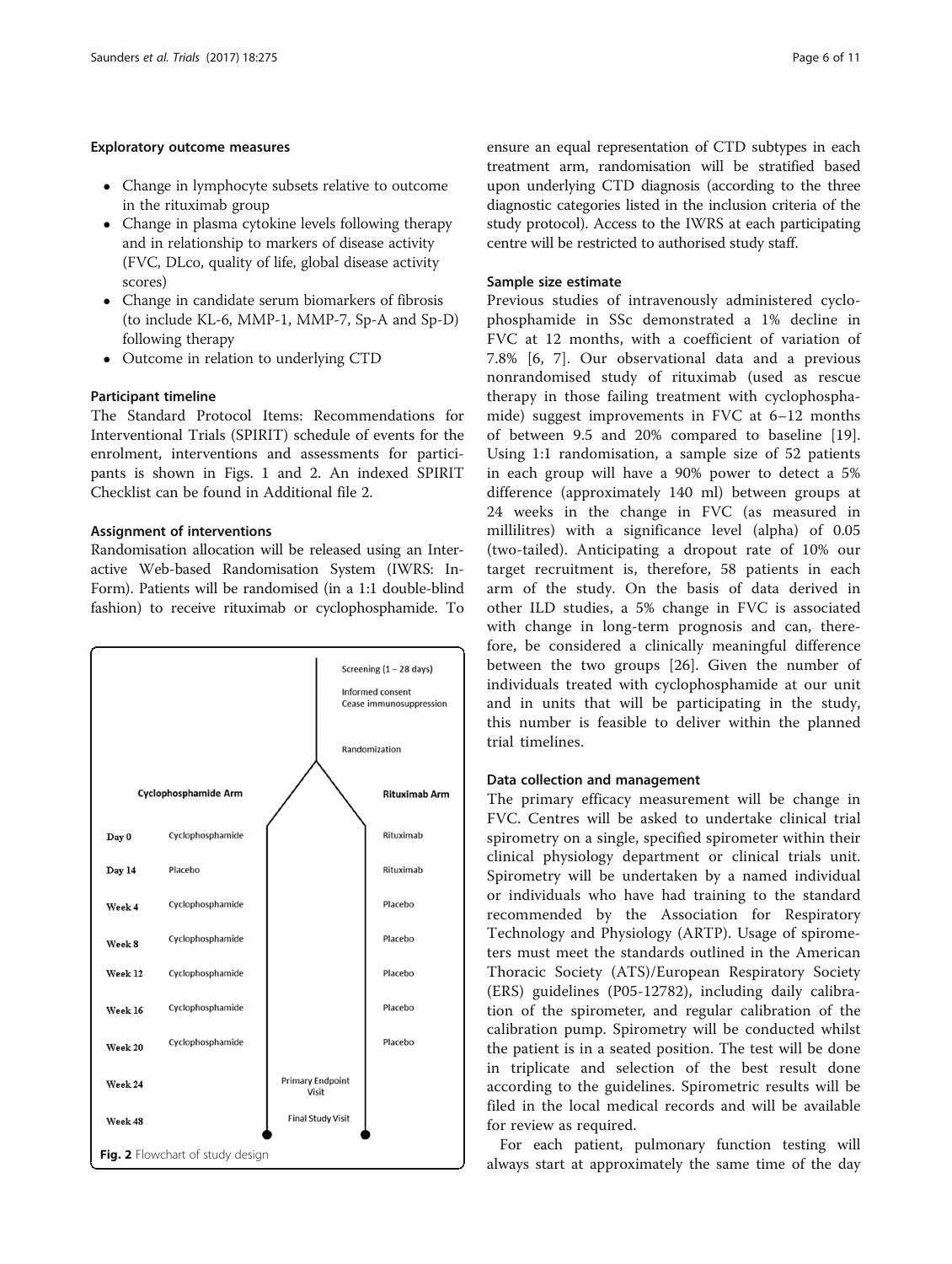(with ±60 min maximum difference, time will be recorded). On days of clinic visits (including the screening visit), patients must refrain from strenuous activity for at least 12 h prior to pulmonary function testing.

Smoking will be discouraged throughout the study day (clinic visit) and will not be permitted in the 30-min period prior to spirometry. Patients should also avoid cold temperatures, environmental smoke, dust, or areas with strong odours (e.g. perfumes). Washout of bronchodilator therapies (beta-agonist or anticholinergic drugs) should be undertaken before spirometry: 24 h for long-acting and 8 h for short-acting bronchodilators.

#### Assessment of safety

The checking for the occurrence of adverse events (AEs) and clinical endpoints will begin from randomisation and will continue for the individual patient until they complete their follow-up at 48 weeks. At each study visit the investigator or designee will make an assessment of safety and will specifically review the clinical history and investigation findings with regard to the occurrence of adverse or serious adverse events (SAEs). Details of adverse and clinical events will be captured on the trial eCRF.

#### Research blood samples

All biological samples for future research will be collected and handled according to a study-specific procedure, stored anonymously and labelled using a unique study number to permit accurate linkage to clinical data. Samples will be initially processed and stored at study sites in accordance with the study-specific procedure for handling RECITAL biological samples, to facilitate transfer to the Royal Brompton Hospital (RBH) Biological Research Unit (BRU) Royal Brompton Hospital (RBH), Sydney Street, London, SW3 6NP.

The storage of samples and use in future unspecified research will be performed in accordance with the Human Tissue Act 2004, and the RBH policy for 'the acquisition, storage and use of human biological specimens for research'. Stored samples may be used to assess future biomarkers for the risk of developing lung fibrosis and the prognosis of this condition.

#### Routine safety blood tests

Routine safety blood tests including full blood count, urea and electrolytes and liver function tests will be undertaken in the clinical laboratories at local sites according to local policies and procedures.

## Quality of life assessment

Quality of life will be assessed by self-administered questionnaires. These will be completed at baseline and repeated at the first follow-up visit for primary endpoint at 24 weeks and final follow-up visit at 48 weeks. The instruments used will be the SF-36 and the EuroQol 5 dimensions health survey (EQ5D), the SGRQ, K-BILD and the Scleroderma Health Assessment Questionnaire.

## Health economics

The RECITAL study will provide reliable data about the efficacy and safety of rituximab compared to standard therapy. As rituximab is considerably more expensive than cyclophosphamide, the issue of cost-effectiveness and affordability will arise if we show that it is more effective than standard treatments. In a study of this size it may be difficult to perform standard cost-effectiveness analyses (e.g. cost per quality-adjusted life year (QALY)), but we can estimate cost-effectiveness using surrogate clinical outcomes and also reliably estimate costs for care in the two treatment groups including costs of drug, tests and investigations, health care visits (hospital, GP, clinic). We will also have a range of patient-based outcomes using validated questionnaires. Working with the health economic team at the University of East Anglia, the health economic analysis will deliver a highquality analysis using standard techniques to inform our understanding of the cost-effectiveness of the new treatment.

#### Discontinuation or withdrawal of study subjects

The study drug will be discontinued if, in the opinion of the local investigator/caring physician, an individual participant's disease has progressed despite receiving study therapy. The decision regarding progression will rest with the local physician, but indicators of disease progression will include: worsening symptoms, progression of radiological changes and reduction in FVC of >10% or DLco of >15% from baseline or reduction in resting oxygen saturations from baseline. Individuals with progressive disease will be unblinded from the study and, if felt appropriate by their caring physician, may be offered the alternative treatment regimen on an open-label basis (i.e. patients receiving rituximab will be offered cyclophosphamide and those receiving cyclophosphamide will be considered for rituximab). Similarly, in the case of individuals discontinuing treatment because of AEs the option will be open to the local caring physician to initiate open-label treatment with the alternate treatment regimen.

Subjects discontinuing the study drug will be invited to continue with planned monitoring and endof-study visits. Complete protocol required data will, whenever possible, be collected for all individuals who are randomised into the study whether or not they receive their assigned treatment or discontinue the study prematurely. Subjects discontinuing study treatment will be asked to return for the primary endpoint (week 24) and final (week 48) follow-up visits. Apart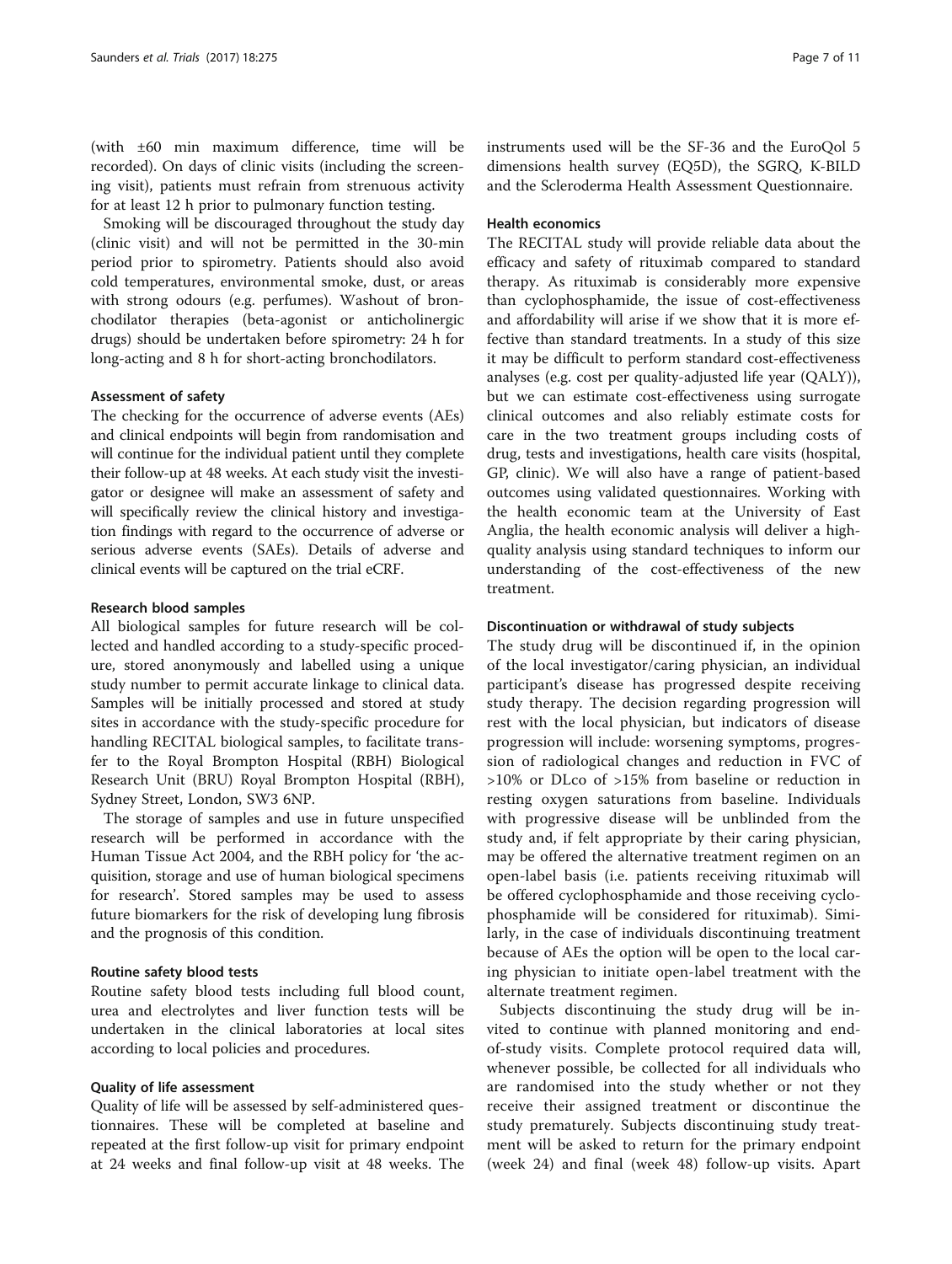from the treatment week-12 visit they will not be required to attend any further treatment phase visits once treatment is discontinued.

#### Permanent discontinuation of IMP

Permanent discontinuation of study medication should occur in the following circumstances:

- Consent withdrawn
- Pregnancy
- New diagnosis of tuberculosis, infective hepatitis or HIV

## Possible temporary discontinuation of IMP

In the following cases withdrawal of study drug is highly recommended:

- Episode of severe infection requiring prolonged antibiotic treatment (>14 days) or hospitalisation
- New diagnosis of bladder cancer
- New occurrence of neurological symptoms suggesting a diagnosis of progressive multifocal leukoencephalopathy (PML)

However, in special circumstances and after review of the clinical data, consultation with the appropriate specialist (urologist, neurologist) and members of the multidisciplinary team, an appropriate risk benefit assessment and consultation with the patient, the investigator may decide not to withdraw the subject. In each case, as this is an intention-to-treat trial, patients will be invited to continue attending study visits to allow for full collection of study data.

## Serious adverse event (SAE) reporting and adverse event (AE) reporting

AEs and SAEs will be identified according to standard criteria and will be recorded in the eCRF and reported to the sponsor. Given the nature of participants' underlying disease and also the known profile of the drugs under investigation, a number of expected AEs and SAEs have been defined. Expected adverse reactions are listed as the known side effects of the IMP reported in the Summary of Product Characteristics (SmPCs) of cyclophosphamide, rituximab and sodium chloride. Events that are expected and related to underlying disease will include study endpoints and disease progression or worsening of pre-existing respiratory or rheumatological symptoms.

## Data management and data checking

Data will be collected on an eCRF system. The In-Form system will be used to develop the eCRF and will be designed in accordance with the requirements

of the clinical trial protocol and will comply with regulatory requirements. Local personnel will be trained on the InForm system. Access will be restricted to site personnel, trial managers, trial monitors and the data management team. Personnel will have individual logon and passwords. It will be the investigator's responsibility to ensure the accuracy of all data entered and recorded in the eCRFs. Trial monitors will check the accuracy of the eCRF data against source documents.

It is anticipated that the majority of source data (medical progress notes and letters, tests and investigations) will be filed in the individual patients' medical records. Any deviation from source data being present in the medical notes will be identified and documented. The eCRF and source documents must be available at all times for review by the sponsor's clinical trial monitor, auditors and for inspection by the Medicines Health Regulatory Agency. The accuracy of eCRF data will be verified by review of the source documents and details will be provided in the Trial Monitoring Report.

## Statistical analysis

Before starting the data analysis, the level and pattern of the missing data in the baseline variables and outcomes, and any treatment group crossovers, will be established by forming appropriate tables. The likely causes of any missingness and crossovers will be investigated. This information will be used to determine whether the level and type of missing data and the crossover rate have the potential to introduce bias into the analysis results for the proposed statistical methods, or substantially reduce the precision of estimates related to treatment effects.

#### Primary efficacy analysis

- Analysis of the primary outcome will be by intention-to-treat. The data will be analysed according to the initial randomisation groups with no changes made in respect of subsequent withdrawals or crossovers
- The hypothesis to be tested is that rituximab is superior to cyclophosphamide. The study will be considered positive if statistical significance at the level of 0.05 (two-tailed) is achieved
- To test the hypothesis above and estimate the difference in FVC at week 24 and its 95% confidence interval, a three-level hierarchical (mixed/multilevel) model will be used: let  $FVC_{iw}$  represent the FVC (in millilitres) for patient  $i$  at week  $w$  and  $t$  (i) represent the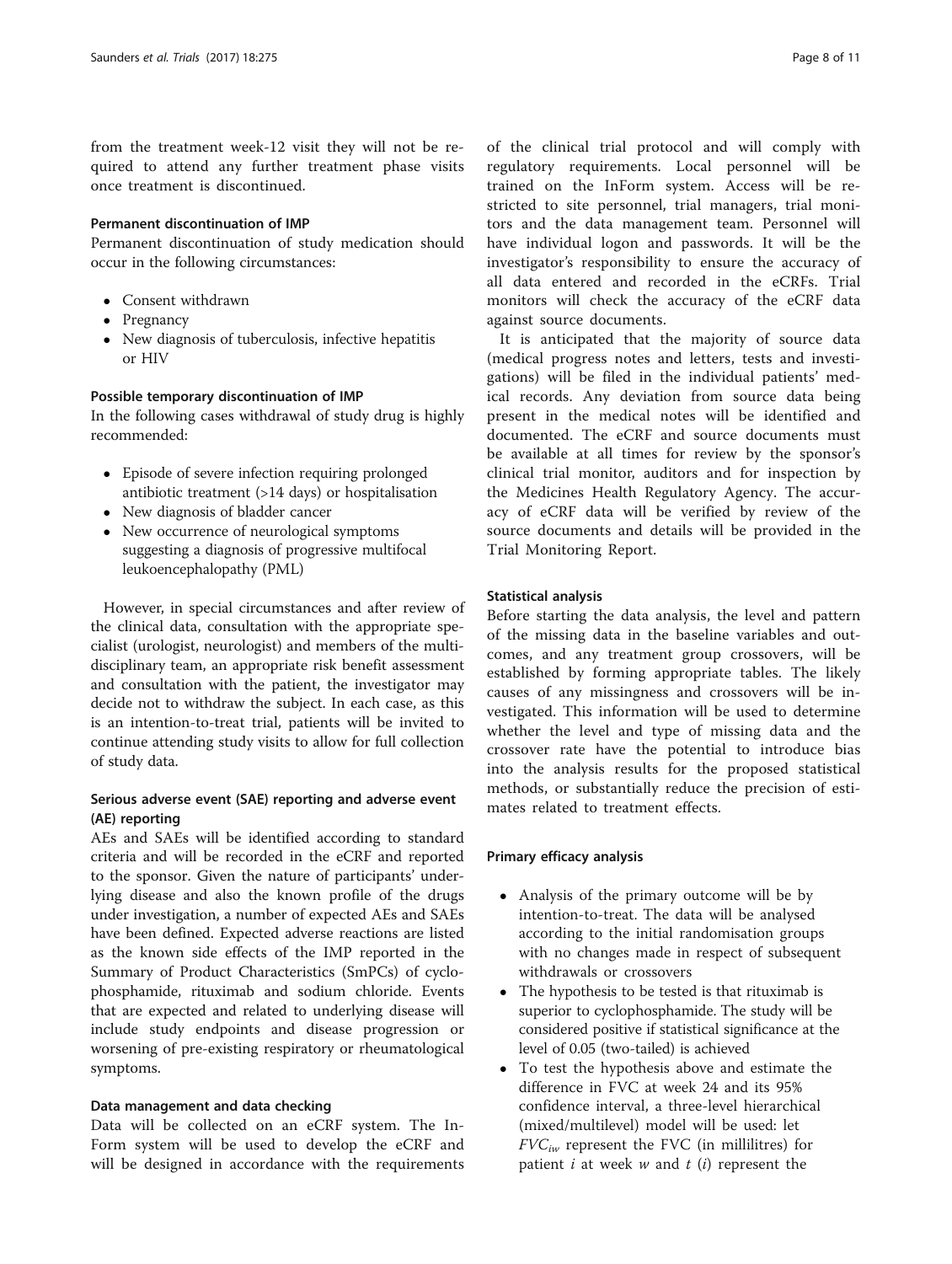treatment given to individual  $i$  (rituximab or cyclophosphamide). So, we model  $FVC_{iw}$  as the sum of four components:

 $DS_{iw} = intercept_i + change$  over time<sub>t(i)w</sub> + CTD<sub>i</sub>  $+residual$  error<sub>id</sub>

- Intercept term: represents the estimate FVC on week 0 (the start of the treatment, first visit after randomisation). This term will comprise an individual-level random effect which will be drawn from a distribution parameterised using the associated centre-level random effect. Hence, the unexplained variation in the FVC scores will be split in to three components corresponding to the three levels of the model, i.e. the variation attributable to the centre (between-centre variation) and the individual (between-individual variation), as well as the residual variation (within-individual variation). CTD diagnosis stratum (categorical) used for randomisation will be added as a covariate. Other baseline covariates might be added if further analysis reveals a substantial imbalance
- Change over time term: this represents a coefficient which captures the changes in FVC over time (measured in weeks) and an interaction term between time and treatment. This interaction term will capture the difference in change of FVC between the two treatment groups per week. The magnitude at 24 weeks and its 95% confidence interval will be calculated to answer the research question.

Linear change is assumed over time with different slopes (the interaction term represents the difference in the slope); however, alternatives will be considered if the rate of change is not constant over the 24-week period. Alternatives are to include quadratic and square root terms. This will be assessed before the unblinding.

Residual error term: it is assumed that the residual errors have a normal distribution.

#### Secondary efficacy analysis

- Analysis of secondary efficacy outcomes will also be by intention-to-treat
- Change in continuous physiological variables between baseline and 48 weeks will be assessed by similar multilevel modelling as described for the primary outcome
- Categorical change in physiological variables will be measured using chi-squared tests under the null hypothesis of no difference between the treatment groups

 Mortality, treatment failure and progression-free survival will be measured using Kaplan-Meier estimates. A log-rank test will be used to compare treatment groups and a Cox proportional hazards model will be used to determine hazard ratios for survival analyses

#### Interim analyses

No formal interim analysis is planned. A regular review of safety data will be conducted to monitor the safety of patients in the trial. A Data Monitoring Committee (DMC) will follow number of deaths, early discontinuation due to AEs and SAEs in an unblinded fashion. A planned DMC meeting will be held to review all available data after the 12th randomised patient has completed the week-24 visit and twice yearly.

#### End of study

The primary endpoint for the trial is at 24 weeks, with a final study visit timed at 48 weeks to determine longerterm efficacy and to ensure that all significant AEs are detected. The trial will formally end when the final subject completes their week-48 visit.

#### Ethics and dissemination

The study conduct will comply with all relevant laws of the EU and all relevant laws and statutes of the UK including, but not limited to, the Human Rights Act 1998, the Data Protection Act 1998, the Medicines Act 1968, the Medicines for Human Use (Clinical Trial) Regulations 2004, and with all relevant guidance relating to medicines and clinical studies from time to time in force including, but not limited to, the ICH GCP, the World Medical Association Declaration of Helsinki entitled 'Ethical Principles for Medical Research Involving Human Patients' (2008 Version), the NHS Research Governance Framework for Health and Social Care (Version 2, April 2005).

The study was approved on 18 October 2013 by the UK Medicines and Healthcare Regulatory Agency in compliance with the European Clinical Trials Directive and the Medicines for Human Use (Clinical Trials) Regulations 2004 and its subsequent amendments. The study was provided with ethical approval by the NRES Committee London Westminster (Ref no.: 13/LO/0968) on 20 August 2013. The approved patient information sheet and consent form are available in Additional files [3](#page-9-0) and [4.](#page-9-0)

Data from the study will be published in abstract form at international meetings and will be submitted for publication in a peer-reviewed journal and will be reported to the study funder.

## **Discussion**

ILD is an important cause of morbidity and mortality in patients with CTD. This trial should better define the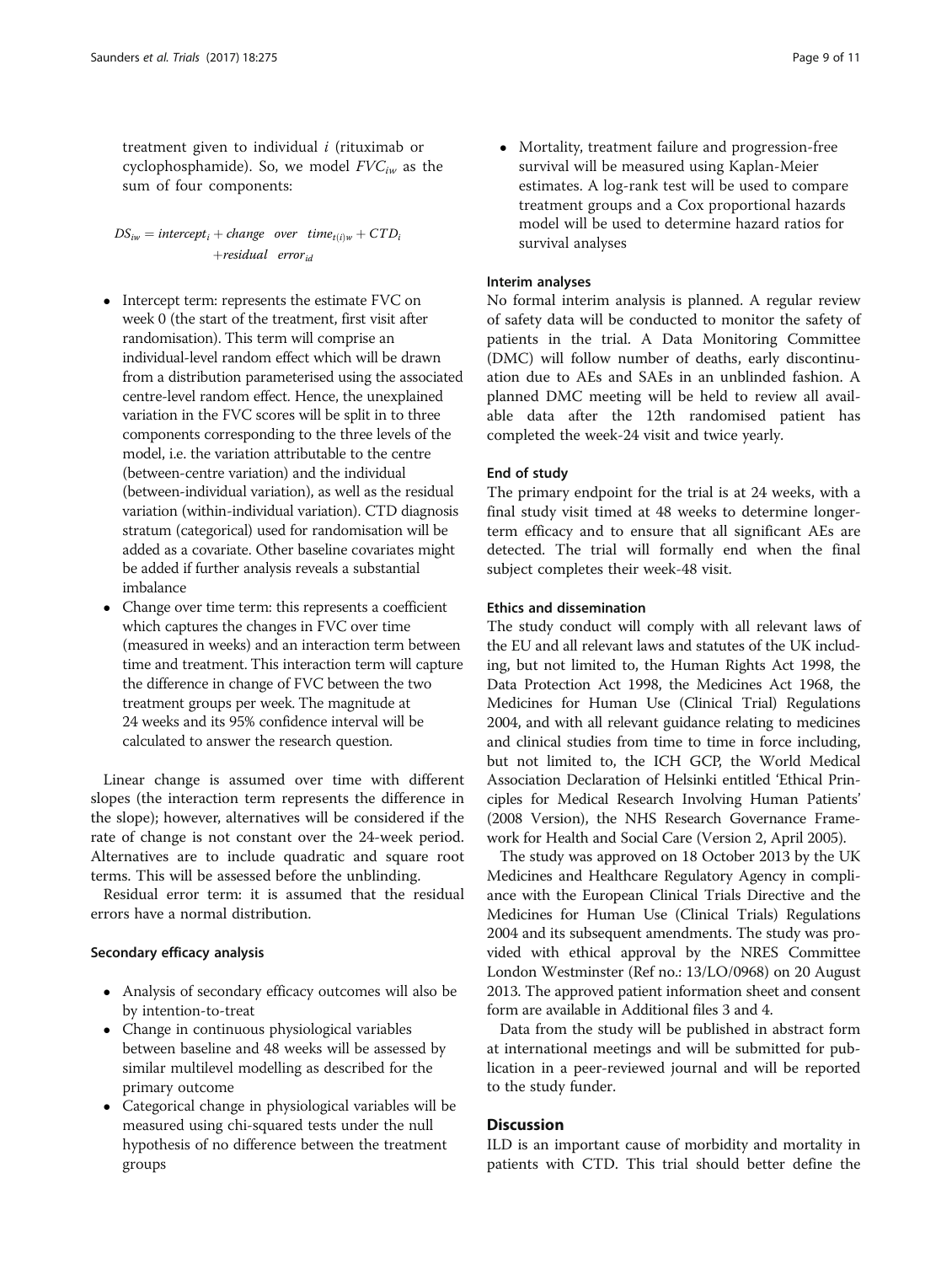<span id="page-9-0"></span>optimal management of patients with severe CTD-ILD. Current therapy is limited by side effects and the risk of infection associated with significant immunosuppression. Although rituximab costs more on an individual dose basis, it necessitates fewer visits for administration and may be more convenient for patients and less expensive overall.

Additionally, the RECITAL study will evaluate several novel biomarkers for their ability to predict disease behaviour and response to therapy in CTD-ILD. These biomarkers have already been demonstrated to reflect fibrotic activity in various ILDs and may, therefore, be of value in detecting patients at risk of rapid progression of disease who require aggressive immunomodulation.

#### Trial status

Recruitment to RECITAL began in November 2014. The study is currently actively recruiting in the UK.

## Additional files

[Additional file 1:](dx.doi.org/10.1186/s13063-017-2016-2) Protocol V6.1\_15.12.14. (DOC 787 kb)

[Additional file 2:](dx.doi.org/10.1186/s13063-017-2016-2) SPIRIT Checklist. (DOC 125 kb)

[Additional file 3:](dx.doi.org/10.1186/s13063-017-2016-2) Patient Information Sheet. Version 6.0 15.10.2014. (DOC 217 kb)

[Additional file 4:](dx.doi.org/10.1186/s13063-017-2016-2) Informed Consent Form. Version 6.0. 15.10.2014. (DOC 39 kb)

[Additional file 5:](dx.doi.org/10.1186/s13063-017-2016-2) Exclusion criteria. (DOCX 90 kb)

#### Abbreviations

CTD: Connective tissue disease; DLco: Diffusing capacity of the lung for carbon monoxide; FVC: Forced vital capacity; ILD: Interstitial lung disease; NSIP: Nonspecific interstitial pneumonia; SF-36: Short form (36) Health Questionnaire; SGRQ: St. George's Respiratory Questionnaire; UIP: Usual interstitial pneumonia

#### Acknowledgements

Members of the DMC: Andrew Wilson, Clive Kelly and Ashley Jones. Members of the TSC: Tim Harrison, Bridget Griffiths, Kim Fliglestone, Nik Hirani, Rachel Hoyles, Ira Jakupovic, Alexandra Marler, Daphne Babalis, Vicky Tsipouri, Deborah Ashby, Helen Parfrey and Toby Maher. We are grateful to the late Mrs. Anne Mawdsley for her input into protocol design and to Ed Waddingham and Matyas Szigeti for their input into the statistical analysis plan. Rick Fordham has provided input into the design of the economic evaluation component of the study.

The funder has no role in the trial design, collection, management, analysis or interpretation of data, writing of reports or submission for publication. Additional infrastructure support for the study is being provided by the Royal Brompton NIHR-funded Biomedical Research Unit. The views and opinions expressed therein are those of the authors and do not necessarily reflect those of the NIHR.

#### Funding

The RECITAL study is funded in full by the Efficacy and Mechanism Evaluation Programme of the Medical Research Council and National Institute for Health Research (Ref: 11/116/03). Funding approval was obtained following external peer reviews. Dr. Toby Maher is supported by an NIHR Clinician Scientist Fellowship (NIHR Ref: CS-2013-13-017). The views and opinions expressed therein are those of the authors and do not necessarily reflect those of the MRC or the NIHR.

#### Availability of data and materials

Not applicable, as data not yet available.

#### Authors' contributions

All authors meet the ICMJE criteria for authorship. All authors were involved in the study conception and design which was mainly performed by TMM and GJK. VT is involved in trial management and oversight whilst DA has overseen development of the statistical analysis plan. PS is involved in study recruitment. All authors provided final approval to submit the manuscript.

#### Competing interests

The authors declare that they have no competing interests relating to this trial. TMM and AUW have received consultancy and speakers fees from Roche (the manufacturer of rituximab) in relation to idiopathic pulmonary fibrosis.

#### Consent for publication

Not applicable.

#### Ethics approval and consent to participate

The study conduct will comply with all relevant laws of the EU and all relevant laws and statutes of the UK including, but not limited to, the Human Rights Act 1998, the Data Protection Act 1998, the Medicines Act 1968, the Medicines for Human Use (Clinical Trial) Regulations 2004, and with all relevant guidance relating to medicines and clinical studies from time to time in force including, but not limited to, the ICH GCP, the World Medical Association Declaration of Helsinki entitled 'Ethical Principles for Medical Research Involving Human Patients' (2008 Version), the NHS Research Governance Framework for Health and Social Care (Version 2, April 2005). The study was approved on by the UK Medicines and Healthcare Regulatory Agency (Ref: 21268/0217/001-0001 – EUDRACT 2012-003633-42 – Protocol Number RBHIPF004) on 18 October 2013, in compliance with the European Clinical Trials Directive and the Medicines for Human Use (Clinical Trials) Regulations 2004 and its subsequent amendments. The study was provided with ethical approval by the NRES Committee London Westminster (Ref: 13/LO/0968) on 1 July 2013.

Consent to enter this study will be obtained after a full account has been provided of its nature, purpose, risks, burdens and potential benefits, with verbal and written explanation (Additional files 4 and 5) and after the patient has had the opportunity to consider whether to join the study.

#### Trial sponsor

Royal Brompton and Harefield NHS Foundation Trust, Sydney Street, London, SW3 6NP, UK.

#### Publisher's Note

Springer Nature remains neutral with regard to jurisdictional claims in published maps and institutional affiliations.

#### Author details

<sup>1</sup>NIHR Biomedical Research Unit, Royal Brompton Hospital, Sydney Street London SW3 6NP, UK. <sup>2</sup>Princess Alexandra Hospital, Brisbane, QLD, Australia.<br><sup>3</sup>Importal Clinical Trials Unit, School of Bublic Hoalth Importal Collogo. <sup>3</sup>Imperial Clinical Trials Unit, School of Public Health, Imperial College London, St. Mary's Campus, Norfolk Place, London W2 1PG, UK. <sup>4</sup>Norwich Medical School, University of East Anglia, Norfolk and Norwich University Hospital, Norwich, UK. <sup>5</sup>Respiratory Medicine Division, Department of Medicine, University of Cambridge School of Clinical Medicine, Addenbrooke's Hospital, CUHNHSFT and Papworth Hospital NHS Foundation Trust, Cambridge, UK. <sup>6</sup>Fibrosis Research Group, National Heart and Lung Institute, Imperial College London, Sir Alexander Fleming Building, Imperial College, London SW7 2AZ, UK.<sup>7</sup> Centre for Rheumatology and Connective Tissue Diseases, Royal Free Campus, University College London, London NW3 2PF, UK.

#### Received: 15 June 2016 Accepted: 25 May 2017 Published online: 15 June 2017

#### References

1. Maher TM. Immunosuppression for connective tissue disease-related pulmonary disease. Semin Respir Crit Care Med. 2014;35:265–73.